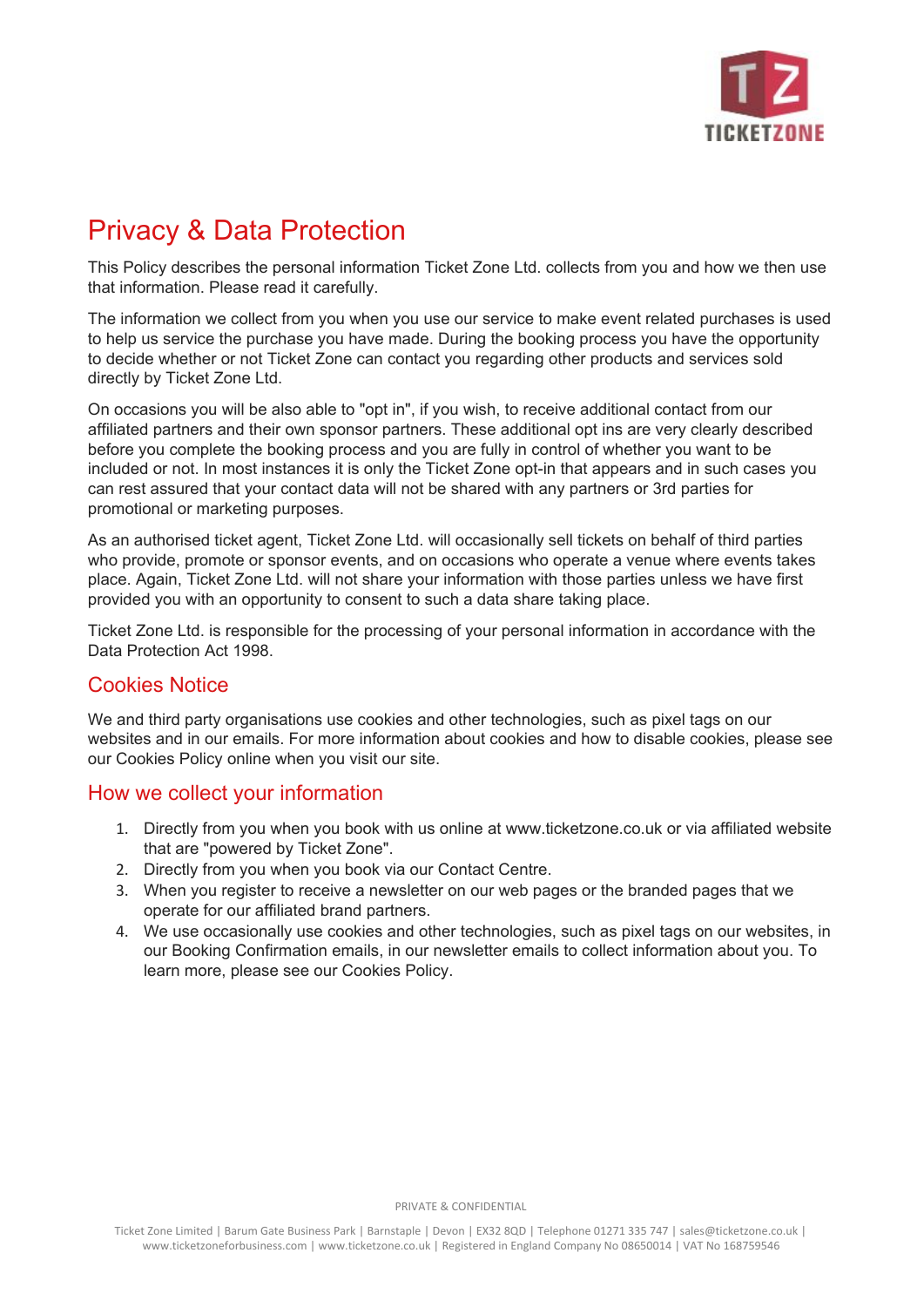

# Information we may hold about you

We use the following information for the purposes described in this Policy:

**Your contact and address information:** We will hold the contact information you provide in order to complete the fulfilment of the ticket purchase you have made via our services (e.g. name, address, phone number, email). Occasionally some of this data may be required by the venue you have booked for to help them produce a personalised ticket for you to use at the event. Most venues in the UK also require all agents to supply them with a simple version Customer List for each performance to act only as a reference point for customers who have ticketing issues on the day at the venue (most typically lost tickets).

**Your payment information:** is not stored or retained on Ticket Zone Ltd. systems and you will not be required to set up an account with stored cards in order to use our services.

**Information on your preferences:** When you register for a newsletter via the Newsletter Sign-Up page you are able to select categories of events that might interest you. That information is stored to occasionally help us better target your newsletters.

**Information on your event purchase:** When you register for newsletter notifications as part of the ticket sales process, we retain the detail of the acts you have purchased for and again use this to better target our newsletters to you.

**General website usage information:** If you use our websites, we may collect information about the browser and device you're using and your IP address. We might track details of what site you came to us from, what you did and didn't use our site for and what site you then visited when you left our pages.

**Email response information:** When we send you your Booking Confirmation email or a newsletter we may use cookies and other technologies, such as pixel tags, to collect information on how you respond to such emails. Please see our Cookies Policy online for more information.

We may on occasions use your information in the following ways and for the following purposes:

- 1. to identify trends and interests.
- 2. to monitor and improve our products, services, and websites.
- 3. to prevent or detect unlawful behaviour or to protect and enforce legal rights.
- 4. for general market research purposes.
- 5. to provide you with tailored advertising and online behavioural advertising.
- 6. for marketing purposes Only where you have agreed, you may be contacted by us by email, text message, telephone or other means with information or offers regarding our upcoming events, products or services (including our newsletters).
- 7. as otherwise permitted by law In limited circumstances, we may also use your information for other purposes where permitted or required by law.
- 8. for security purposes We may disclose your Information (including your personal information) to a third party if (a) we believe that disclosure is reasonably necessary to comply with any applicable law, regulation, legal process or governmental request, (b) to enforce our agreements, policies and terms of service, (c) to protect the security or integrity of our Services (d) to protect us, our customers or the public from unauthorised or illegal activities, or (e) to respond to an emergency which we believe in the good faith requires us to disclose information to assist in preventing the death or serious bodily injury of any person.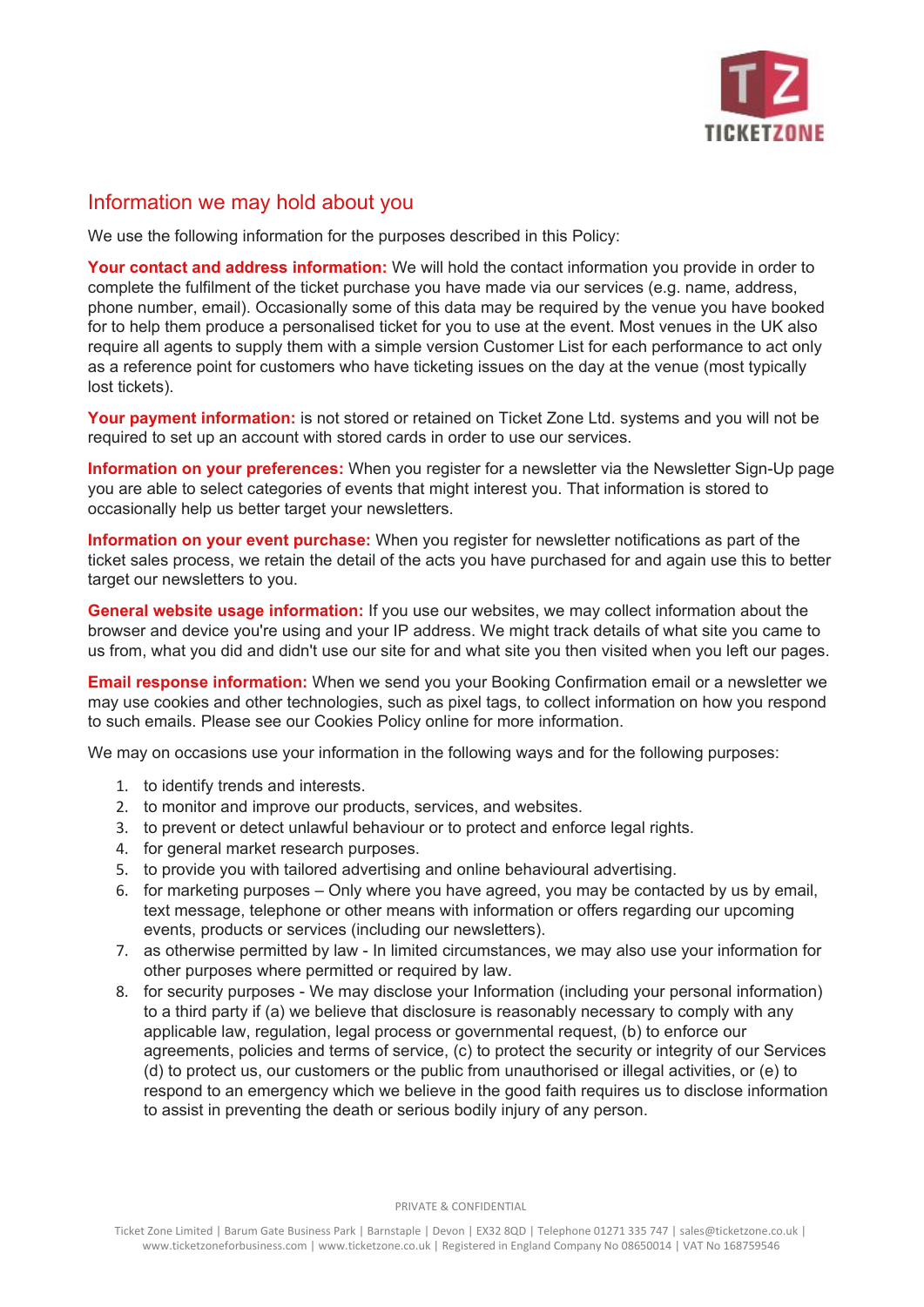

#### **You always have choices about how we use your information**

When you purchase tickets via the Ticket Zone Ltd. systems, we will always ask for your consent in order to collect, process or use your personal information for specified purposes.

If you wish to withdraw any consent you have previously given to us for such use of your personal information then please contact us or tell us about your preferences using one of the following methods:

**If you want to fully remove yourself from our Newsletter emailing lists:** Click on the "unsubscribe" link in the newsletter you have received. This will allow you to instantly remove yourself from the list.

**If you want to adjust the chosen event category sections in your Newsletter subscription with us:** In this situation it is best to fully unsubscribe in the first instance and to then set-up a new newsletter subscription selecting the revised category choices you require.

**For any further adjustments:** If any of the above does not achieve what you require then please do contact our Customer Services team by email at customerservices@ticketzone.co.uk

## **When you make a purchase with us and you specifically choose to "opt in" to share your contact details with our affiliates/partners, our affiliates/partner own partners/sponsors, event promoters/producers, events or venues.**

Your data will be shared in a basic manner for the partners to use as they require. In most cases the data shared will be limited to Salutation, Initial/s, Surname, Email address, postcode.

## Additional notes

Any successor to all or part of our business and where permitted by law will be given your information to use in the future for the purposes set out in this Policy.

### **International Users of our Service**

If you are visiting or using our Services outside the United Kingdom where the laws governing data collection and use maybe different, please note that you are agreeing to the transfer of your personal information to us and by providing your personal information, you consent to any transfer and processing in accordance with this Privacy Policy.

#### **Data Storage, Data Transfer and Data Security**

This policy has described the data we hold for you and the usage we make of that data. For your safety your credit and debit card details are stored by our banks and are never placed or stored on servers owned or operated by Ticket Zone Ltd.

We host data service with hosting service providers in numerous countries including the United States, Ireland and the United Kingdom. The servers on which personal information is stored are kept in a controlled environment. While we take reasonable efforts to guard your personal information, no security system is impenetrable and due to the inherent nature of the Internet as an open global communications network, we cannot guarantee that information, during transmission through the Internet or while stored on our systems or otherwise in our care, will be absolutely safe from intrusion by third parties. We always encourage you to use caution when using the Internet. Where data is transferred over the Internet as part of fulfilling our service to you, the data is encrypted using industry standard SSL (HTTPS). Even if we delete your personal data it may persist on backup or archival media for an additional period of time.